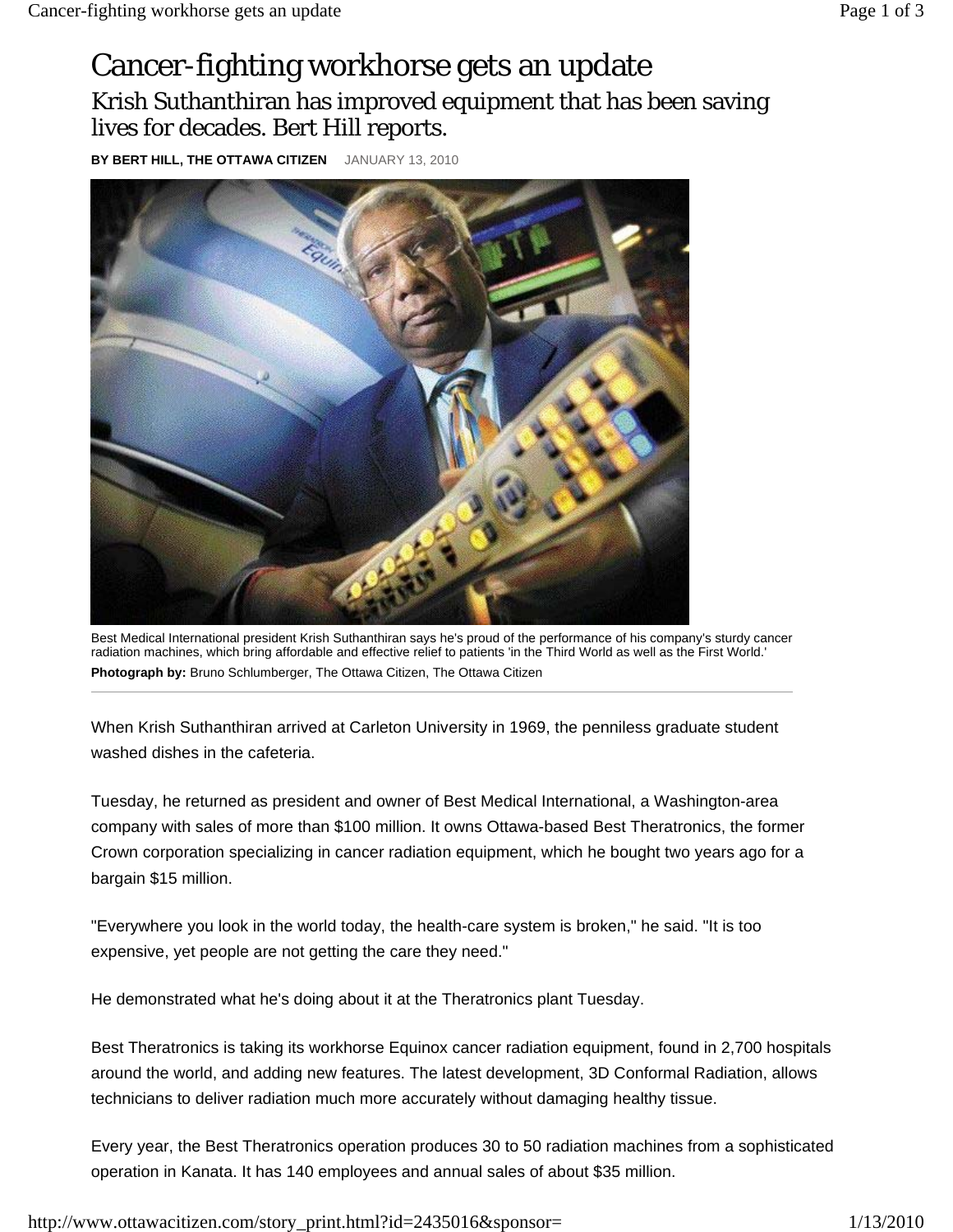One of the keys, according to Suthanthiran, is making the equipment as inexpensive, reliable and simple as possible. "We are producing machines for \$1.5 million without service contracts while our competitors charge \$5 million to \$7 million for complicated machines that need service contracts."

For a technology company, it is tempting to throw out the old gear in favour of advanced equipment carrying rich price tags and service contracts.

But growing up in a poor village in Southern India, Suthanthiran knows what happens when complex equipment breaks down. Machines that were working seven days a week around the clock suddenly shut down and people with cancers are denied treatment.

The Theratronics machines are a legend in the medical profession. Dr. Ebrahim Ashayeri, a colleague who recently retired from a Washington cancer treatment centre, remembers working on one as a medical student at the University of Tehran. Thirty years later, he went back to Iran while his father was getting treatment. The machine bought under the Shah was still delivering treatment.

Suthanthiran said, "We have a former Crown corporation at Theratronics which I think is a crown jewel for Ottawa.

"Our equipment can work off batteries and solar power. It is built for the Third World as well as the First World."

He remembers how, when his father struggled with colon cancer while running a small grocery store, it was only the generosity of villagers that allowed the bright young student to get an education.

And he remembers the early years at Carleton. While he can now afford the toys of the super-rich, he prefers to fly commercial, live modestly and eat at McDonald's.

While his two years at Carleton and a semester at the University of Toronto led to a U.S. green card and a job

as biomedical engineer at Howard University Hospital in Washington, he has fond memories and has kept in touch with Ottawa.

"When I arrived at Carleton, I remember how cold the winters were and all the snow. I loved the tunnels and the take-out pizza, with hot peppers. We lived on beer, coffee and pizza."

Learning English working in the cafeteria was a challenge.

"I thought hot dogs were dog food."

While he still lives modestly, that does not mean he doesn't have the occasional extravagance, like buying a remote abandoned mining town in B.C.

He paid \$5.7 million for Kitsault, 140 kilometres north of Prince Rupert, in 2005 and has been pouring in more money to turn it into a resort, conference centre and artists retreat. One idea is to turn the

http://www.ottawacitizen.com/story\_print.html?id=2435016&sponsor= 1/13/2010